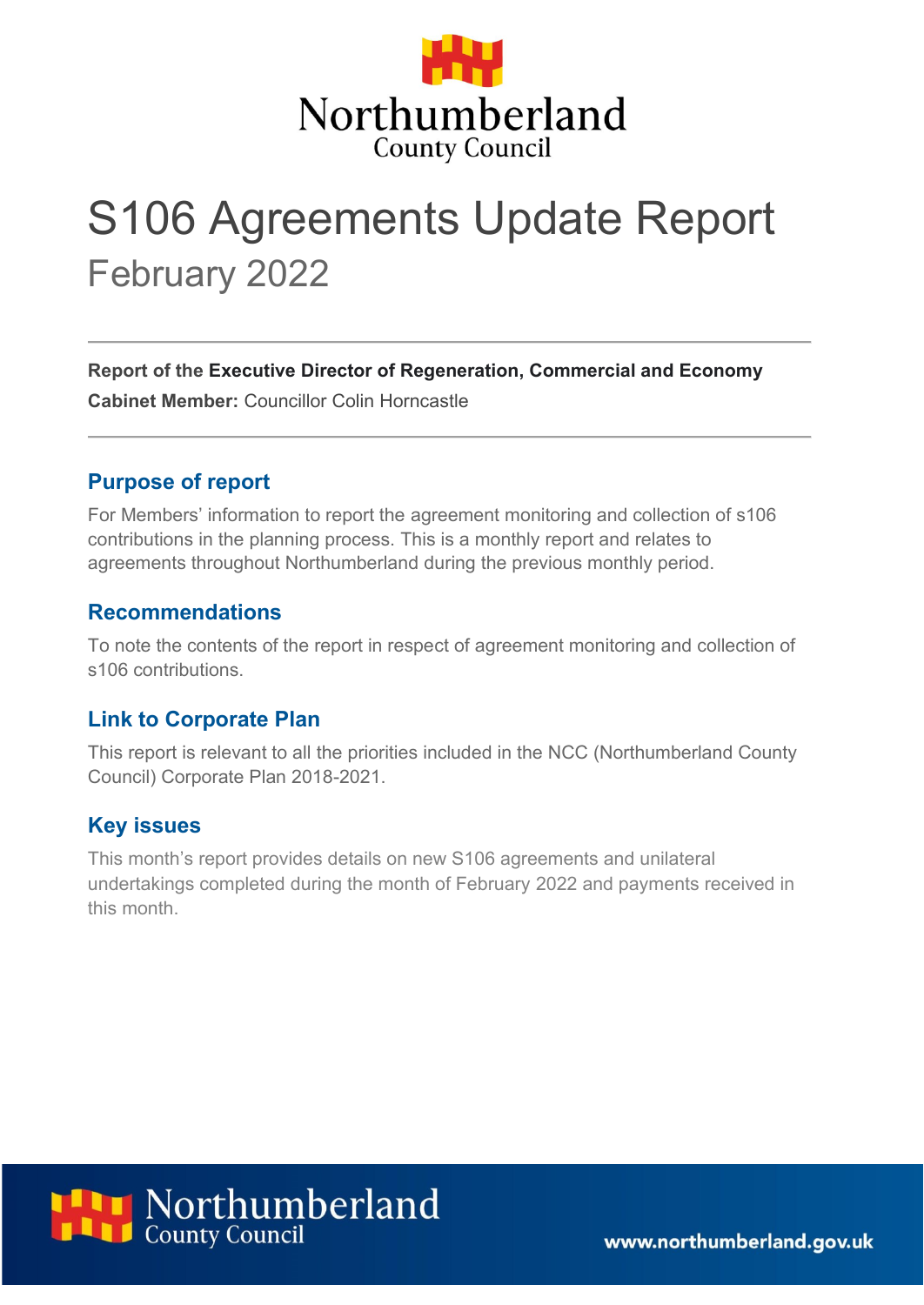### New Agreements

| <b>February</b> | New Agreements completed and added to Database         |
|-----------------|--------------------------------------------------------|
| 21/02428/FUL    | 83 Marygate, Berwick upon Tweed,                       |
| 20/04104/FUL    | Land West of Greenwood, Cornhill Road, Tweedmouth      |
| 21/00519/FUL    | Land West of the Byre, Ellingham Hall Lane, Ellingham, |
| 20/02181/out    | Land South of Ashington & Ellington Club Station Road, |
|                 | Ashington                                              |

### Contributions Received

| <b>Development</b>              | <b>Type of Contribution</b> | <b>Amounts Received</b> |
|---------------------------------|-----------------------------|-------------------------|
| <b>Swinhow Cottage Chathill</b> | <b>Coastal Mitigation</b>   | £345                    |
| Land West of railway            | <b>Coastal Mitigation</b>   | £615                    |
| <b>Street</b>                   |                             |                         |
| <b>Land North East of Amble</b> | Education                   | £173,250                |
| Sewerage treatment Works        |                             |                         |
| Land North East of Amble        | Healthcare                  | £93,900                 |
| Sewerage treatment Works        |                             |                         |
| Land North East of Amble        | Sport                       | £57,500                 |
| Sewerage treatment Works        |                             |                         |
| Land North East of Amble        | <b>Coastal Mitigation</b>   | £40,000                 |
| Sewerage treatment Works        |                             |                         |

### Awards and Payments Made

| <b>Awards Paid Out</b>                      | <b>Project</b>                   | <b>Amount Paid</b> |
|---------------------------------------------|----------------------------------|--------------------|
|                                             |                                  |                    |
| <b>Tynedale Tennis Club</b>                 | <b>Pavilion Improvements</b>     | £6372              |
| <b>Stakeford &amp; Bomarsund</b><br>Welfare | <b>Cricket Practice Facility</b> | £7797              |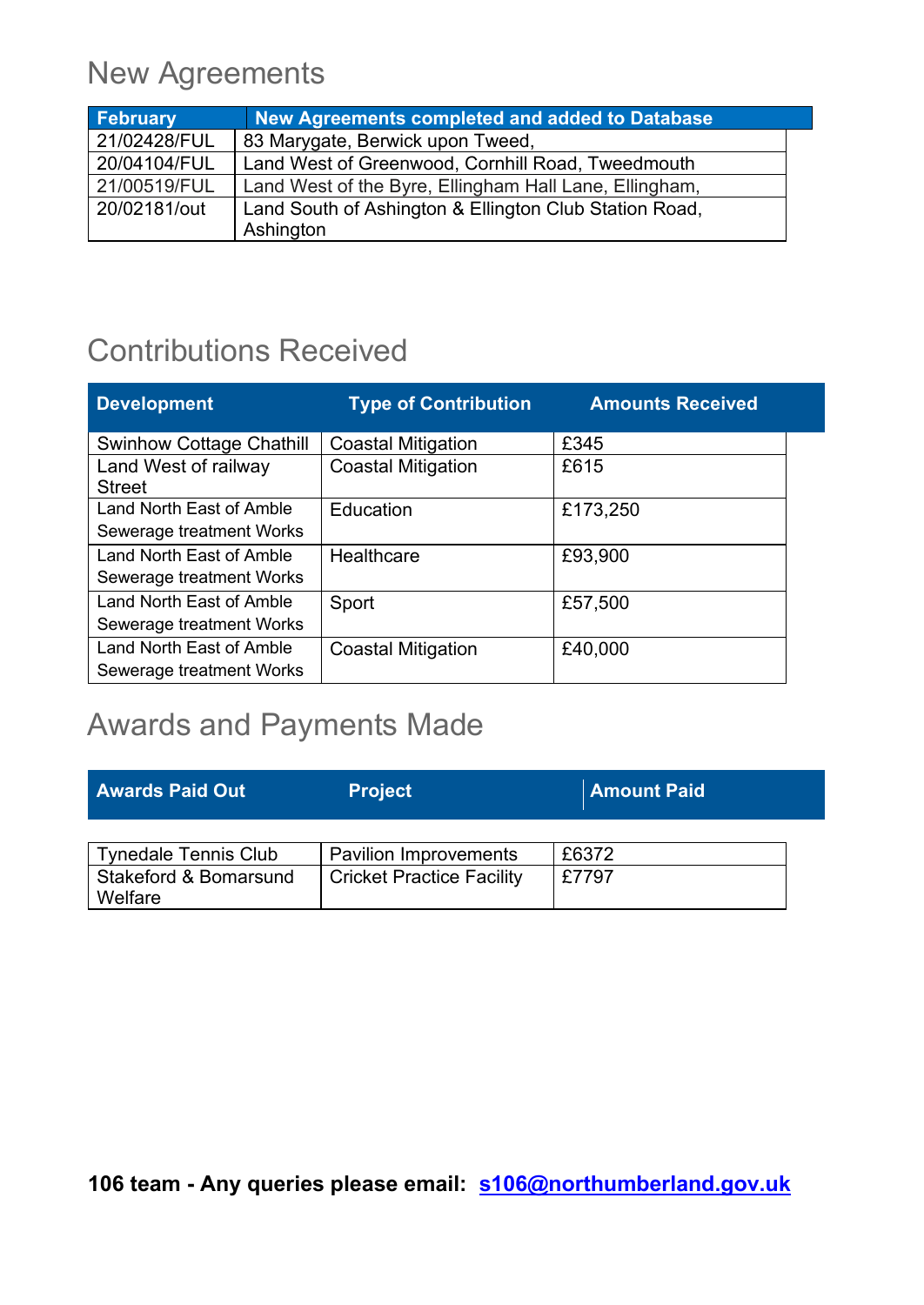#### **This month's focus on S106 contributions is 'Outdoor Sport'**

Barnesbury Cycling Club were about to give up on their dream of a Regional Standard BMX Track in Bedlington and ditch their amazing fund-raising efforts as they struggled to get the final part of their required funding. We advised them of £10,000 that was available to apply for through the Developers Fund for Sport and Play. This was from an off-site contributions paid by Miller Homes for a nearby development off Church Lane known as The Acres.

The Club successfully applied and used this money to secure other match funding for a scheme worth £121,000. So great value for S106 money

The club has appointed specialist track builders Clark & Kent Contractors Ltd – who built the track for the London 2012 Olympic Games – to build the 250-metre track, which will feature a challenging range of obstacles, including step-ups, doubles, triples, rollers and banked corners.

Mick Hood, of Barnesbury Cycling Club, said: "We have a good number of members taking part in BMX races at regional and national level, and realised that with the North East's only other active competitionstandard track currently able to stage Regional standard race events, located down in Hartlepool, we needed to be able to offer better facilities closer to home to help riders compete. As well as making a significant difference for competitive BMX riders, it will also provide a fantastic opportunity for people of all ages across our local communities to try out a new sport".

Who knows another Olympic Champion for this sport may come from Northumberland